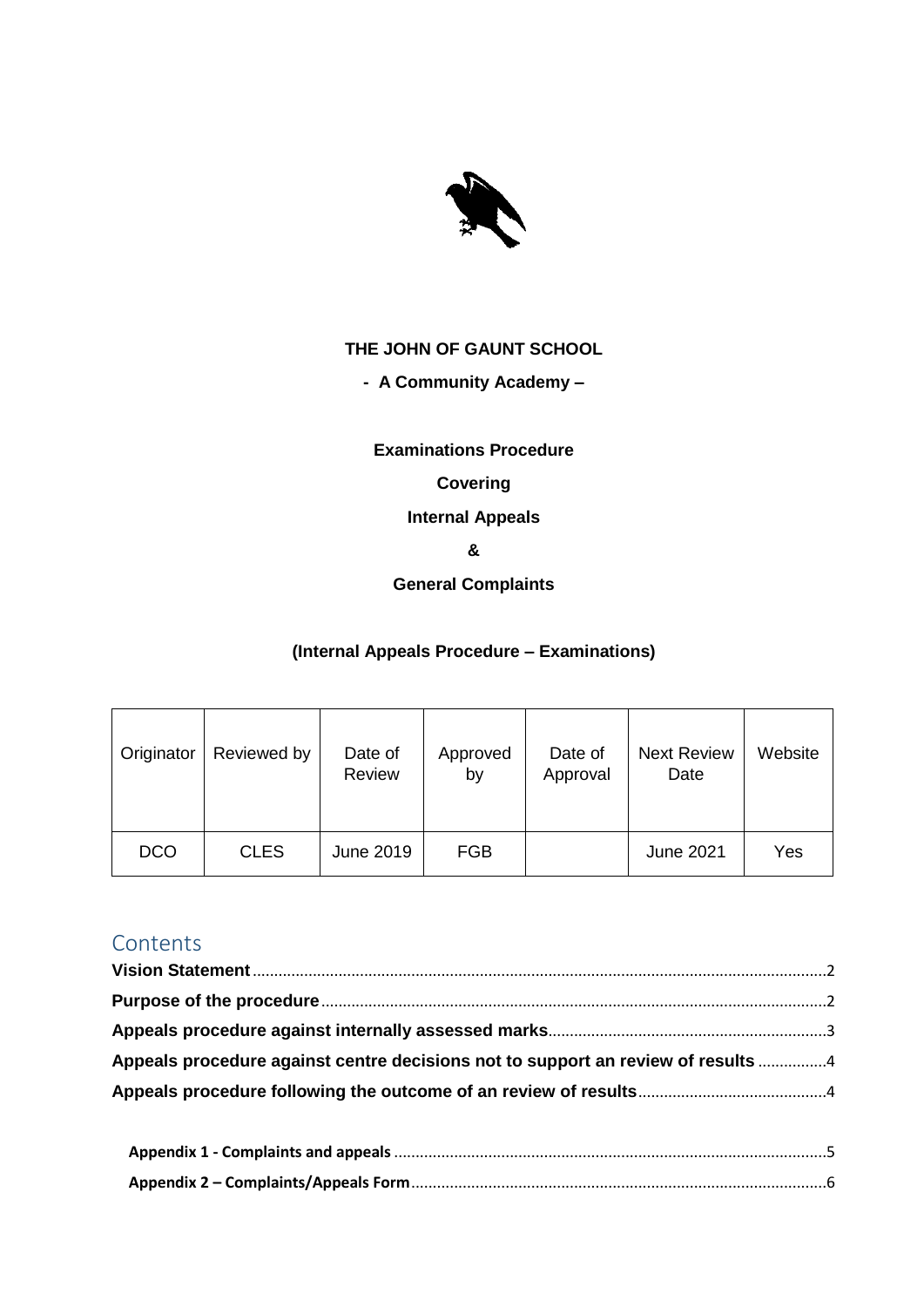## <span id="page-1-0"></span>**Vision Statement**

### **'Create an irresistible climate for achievement'**

- We challenge, support and encourage every student to **achieve their potential**.
- We believe **effort** and **dedication** lead to success and we **raise aspirations.**
- We **personalise our provision** to meet the needs of individuals.
- We enable our students to flourish as **confident learners and leaders** of our community.
- We create a culture where all stakeholders **feel valued, supported and proud.**
- We **work collaboratively** to improve outcomes for our students and support other schools to improve.

### <span id="page-1-1"></span>**Purpose of the procedure**

This procedure confirms The John of Gaunt School's compliance with <sup>i</sup>JCQ's General Regulations for Approved Centres (5.8e) that the centre has in place a **'***Written Complaints and Appeals Procedure which will cover general complaints regarding the centre's delivery or administration of a qualification'*

and

*"a written Internal Appeals Procedure relating to internal assessment decisions and to ensure that details of this procedure are communicated, made widely available and accessible to all candidates" and that the centre "must inform candidates of their centre assessed marks as a candidate is allowed to request a review of the centre's marking before marks are submitted to the awarding body."* 

Certain components of GCSE and GCE qualifications (GCSE controlled assessments, GCE coursework, GCE and GCSE non-examination assessments) that contribute to the final grade of the qualification are internally assessed (marked) by the subject teacher. The marks awarded (the internal assessment decisions) are then submitted by the deadline set by the awarding body for external moderation.

| <b>Awarding Body</b><br><b>Deadlines</b> | <b>Staff Internal</b><br><b>Deadlines</b> | <b>Student Review</b><br><b>Deadline</b> | Qualification | <b>Details</b>                                                                                                                                       |
|------------------------------------------|-------------------------------------------|------------------------------------------|---------------|------------------------------------------------------------------------------------------------------------------------------------------------------|
| $7th$ May                                | 30 <sup>th</sup> April                    | 23 <sup>rd</sup> April                   | <b>GCSE</b>   | <b>AQA &amp; WJEC GCSE's ONLY</b><br>(Marks will need to be given to<br>students by 16 <sup>th</sup> April to allow for<br>review of marks)          |
| $15th$ May                               | 8 <sup>th</sup> May                       | 30 <sup>th</sup> April                   | $GCE^*$       | This is also the deadline for<br>*GCSE Edexcel and OCR (Marks<br>will need to be given to students<br>by 23rd April to allow for review<br>of marks) |

### **Awarding Body Deadlines for the submission of marks (Summer exam series)**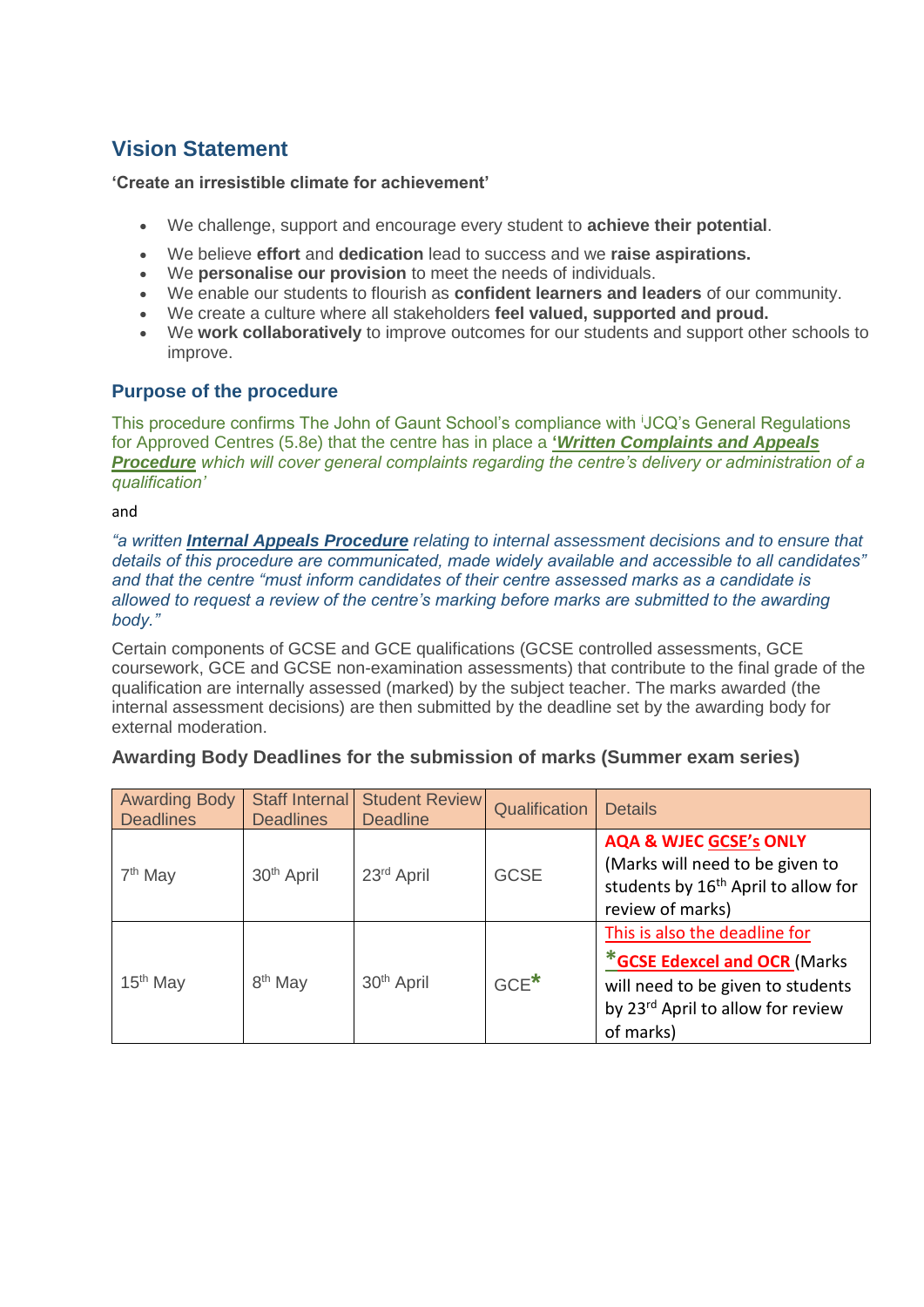#### <span id="page-2-0"></span>**Appeals procedure against internally assessed marks**

*<sup>1</sup>The John of Gaunt School is committed to making sure that whenever our staff mark a candidate's work it is done consistently and follows the relevant regulations.*

*A candidates' work will be marked by staff who have been trained. They will have the right knowledge, understanding and skills and if more than one member of staff is needed, they will use that experience to mark the work between them. This means it will be marked fairly and consistently.*

Where a number of subject teachers are involved in marking candidates' work, internal moderation and standardisation will ensure consistency of marking.

If a candidate believes that this may not have happened in relation to his/her work, he/she may make use of this appeals procedure.

#### **N.B: an appeal may only be made against the assessment process and not against the mark to be submitted to the awarding body**

- *1. The John of Gaunt School will ensure that the candidate is told what their centre assessed mark was. This means that if there is a problem they can then ask for the marks to be reviewed before they are sent to the awarding body. Please note that the work cannot be altered once a mark has been issued.*
- *2. The John of Gaunt School will provide any materials / information to help a candidate decide whether to ask for a review of their marks.*
- *3. The John of Gaunt School will make sure that all necessary materials and information are provided as quickly as possible, (within 2 working days).*
- *4. The John of Gaunt School will give candidates enough time to make a decision using those materials/ information.*
- *5. The John of Gaunt School provides a written complaint & appeals procedure form, which covers the regulatory complaint options regarding both delivery and administration of qualifications.*
- *6. Requests for reviews of marking must be made in writing by completing an Internal Appeals form (within 4 working days after receiving copies of the requested materials).*
- *7. The John of Gaunt School will make sure that there is enough time to review the marks and let the candidate know the final decision before the awarding body's Deadline.*
- *8. The John of Gaunt School will ensure that the people reviewing the marking are trained, but were not involved with marking the work of this candidate originally.*
- *9. The John of Gaunt School will make sure that the person reviewing the marks is consistent in applying the standards set by the school.*
- *10. The candidate will be informed in writing of the outcome of the review of the centre's marking.*
- *11. The outcome of the review of the centre's marking will be made known to the head of centre and will be logged as a complaint. A written record will be kept and made available to the awarding body upon request. Should the review of the centre's marking bring any irregularity in procedures to light, the awarding body will be informed immediately.*

*After candidates' work has been internally assessed, it is moderated by the awarding body to ensure consistency in marking between centres. The moderation process may lead to mark changes. This process is outside the control of The John of Gaunt School and is not covered by this procedure.* 

**.** 

<sup>&</sup>lt;sup>1</sup>Above in italics is taken form The John of Gaunt School 'Reviews of marking - centre assessed marks (GCSE controlled assessments, GCE coursework, GCE and GCSE non-examination assessments) document produced for students.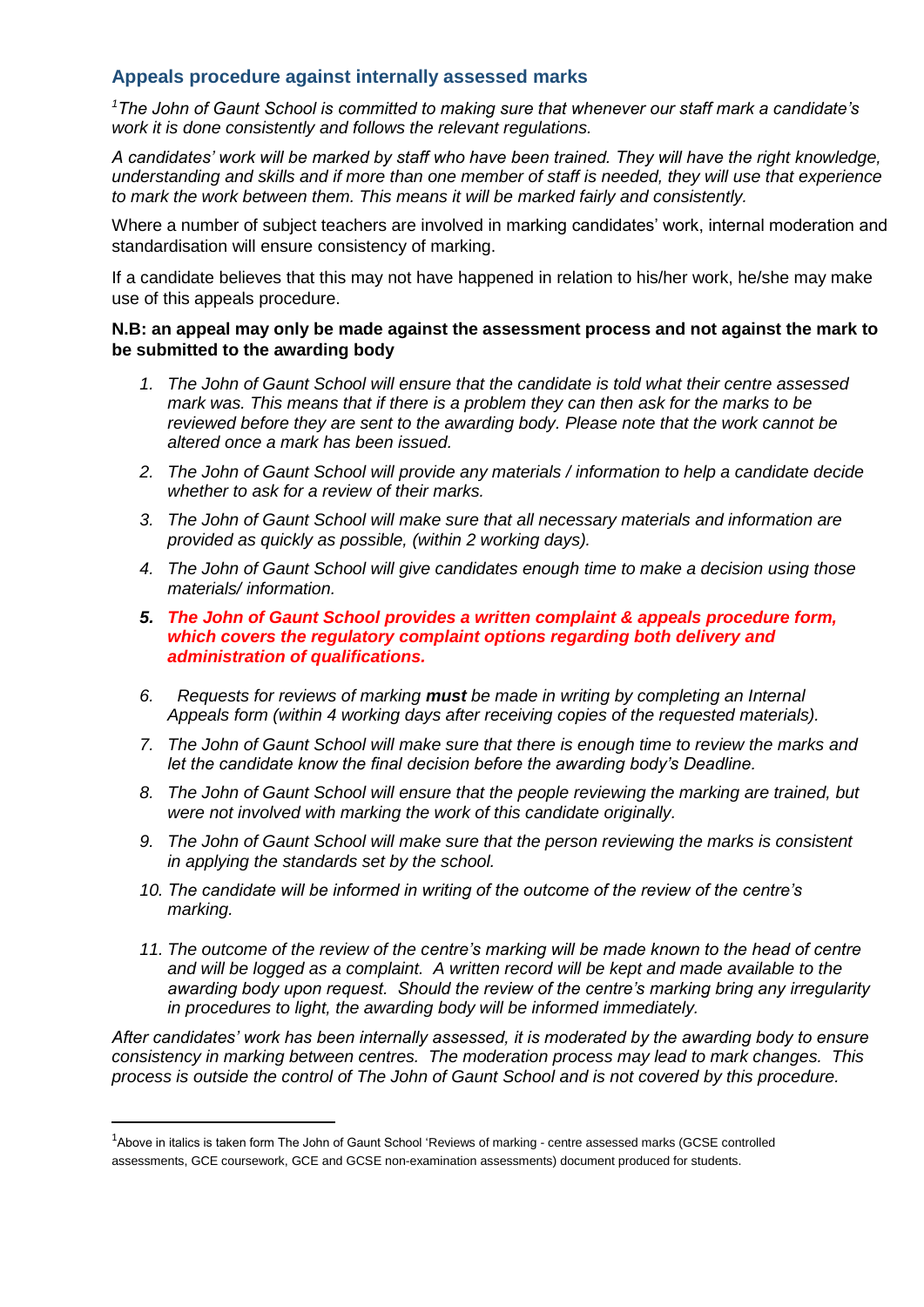### <span id="page-3-0"></span>**Appeals procedure against centre decisions not to support a review of results**

Following the issue of results awarding bodies make post-results services available. The exams officer provides full details of these services, internal deadlines for requesting a service and fees charged.

Centre staff or candidates may request the service, review of results (RoRs). (RoR service 3 is not available to individual candidates).

Centre staff or the candidate following the release of results may request RoRs. A request for a review of marking or clerical check requires the written consent of the candidate.

The candidate will pay the cost of RoRs, unless specifically requested by DL's/SLT

If the centre refuses to process a review and the candidate believes there are grounds to appeal this decision, an appeal can be submitted to the centre using the internal appeals form at least one week prior to the internal deadline for submitting a RoR.

### <span id="page-3-1"></span>**Appeals procedure following the outcome of a review of results**

Where the head of centre remains dissatisfied after receiving the outcome of a RoR, an appeal will be made to the awarding body, following the guidance in the JCQ publications Post-results services http://www.jcq.org.uk/exams-office/post-results-services and a guide to the awarding bodies' appeals processes http://www.jcq.org.uk/exams-office/appeals

Where the head of centre is satisfied after receiving the outcome of a RoR, but the internal candidate and/or their parent/carer is not satisfied, they may make a further representation to the head of centre. Following this, the head of centre's decision as to whether to proceed with an appeal will be based upon the centre's internal appeals arrangements. Candidates or parents/carers are not permitted to make direct representations to an awarding body.

The internal appeals form should be completed and submitted to the centre within 10 calendar days of the notification of the outcome of the review. Subject to the head of centre's decision, this will allow the centre to process the appeal and submit to the awarding body within the required 14 calendar days. The appellant on submission of the internal appeals form must pay awarding body fees, which are charged for the appeal. If the awarding body upholds the appeal, this fee will be refunded by the awarding body and repaid to the appellant by the centre.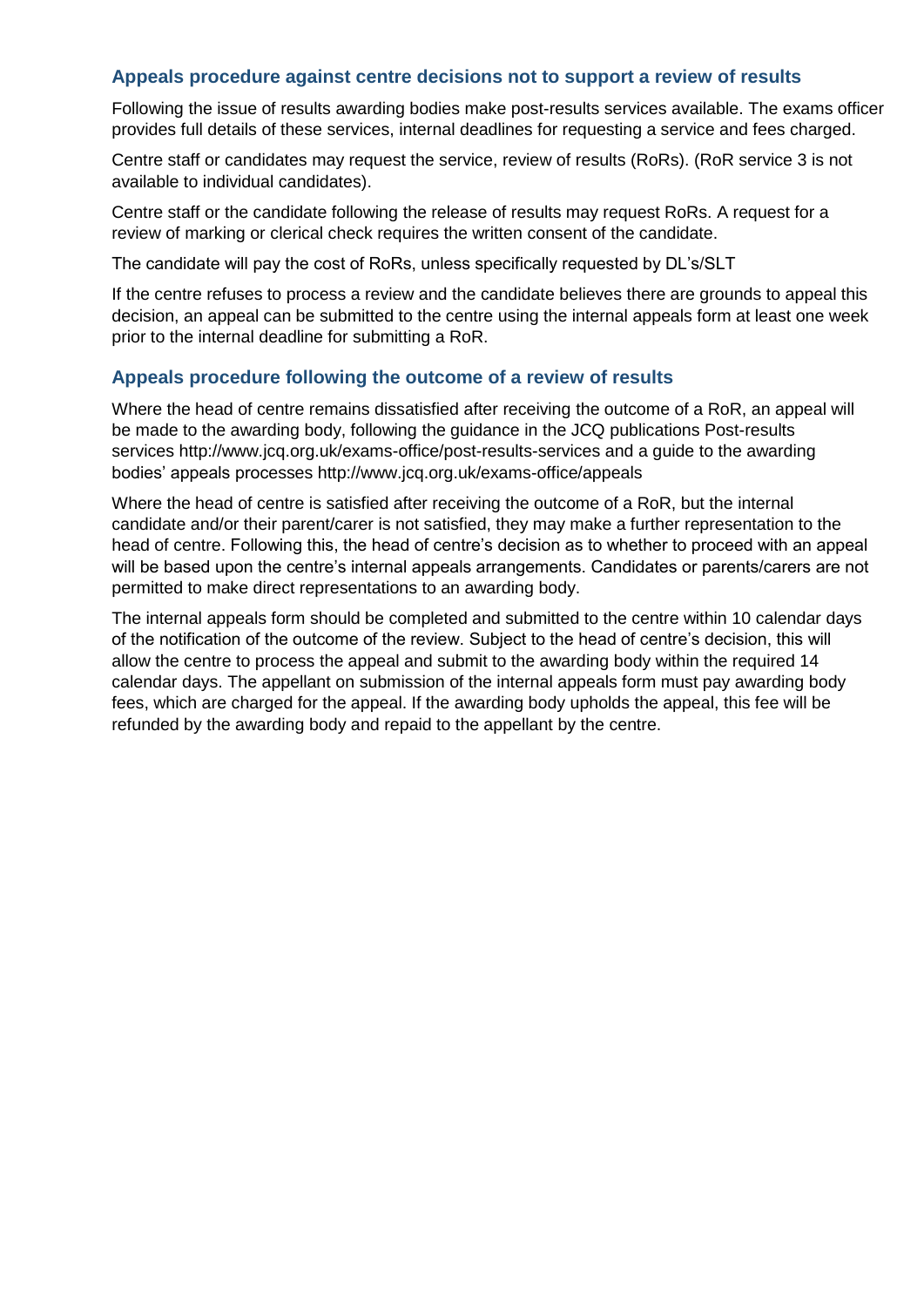### <span id="page-4-0"></span>Appendix 1 - Complaints and appeals

| <b>FOR CENTRE USE ONLY</b> |  |  |
|----------------------------|--|--|
| Date received              |  |  |
| Reference No.              |  |  |

**Please tick the box to indicate the nature of your complaint/appeal**

### $\Box$  Complaint/appeal against the centre's administration of a qualification

### $\Box$  Complaint/appeal against an internal assessment decision/and or request for a review of marking.

*(By signing, I am confirming I understand the purpose of the appeal will be to decide whether the process used for the internal assessment conformed to the published requirements of the awarding body's specification and subject*specific associated documents. I also understand the appeal may only be made against the assessment process not *against the mark to be submitted by the centre for moderation by the awarding body.)*

### $\Box$  Complaint/appeal against the centre's decision not to support a clerical check, a review of marking, a review of moderation or an appeal.

*(By signing, I am confirming I feel there are grounds to appeal against the centre's decision.)*

#### $\Box$  Appeal against the outcome of a review of results.

*(By signing, I am confirming I understand that the grounds for my appeal must relate to the awarding body's procedures or the application of the post-result service procedures. I also understand that appeals do not generally*  involve further reviews of marking candidates' work. I also confirm that I will pay in advance any fees, which may be *charged by the awarding body for the appeal. I understand this fee will be refunded if the appeal is upheld.)*

**Signature Date of Signature**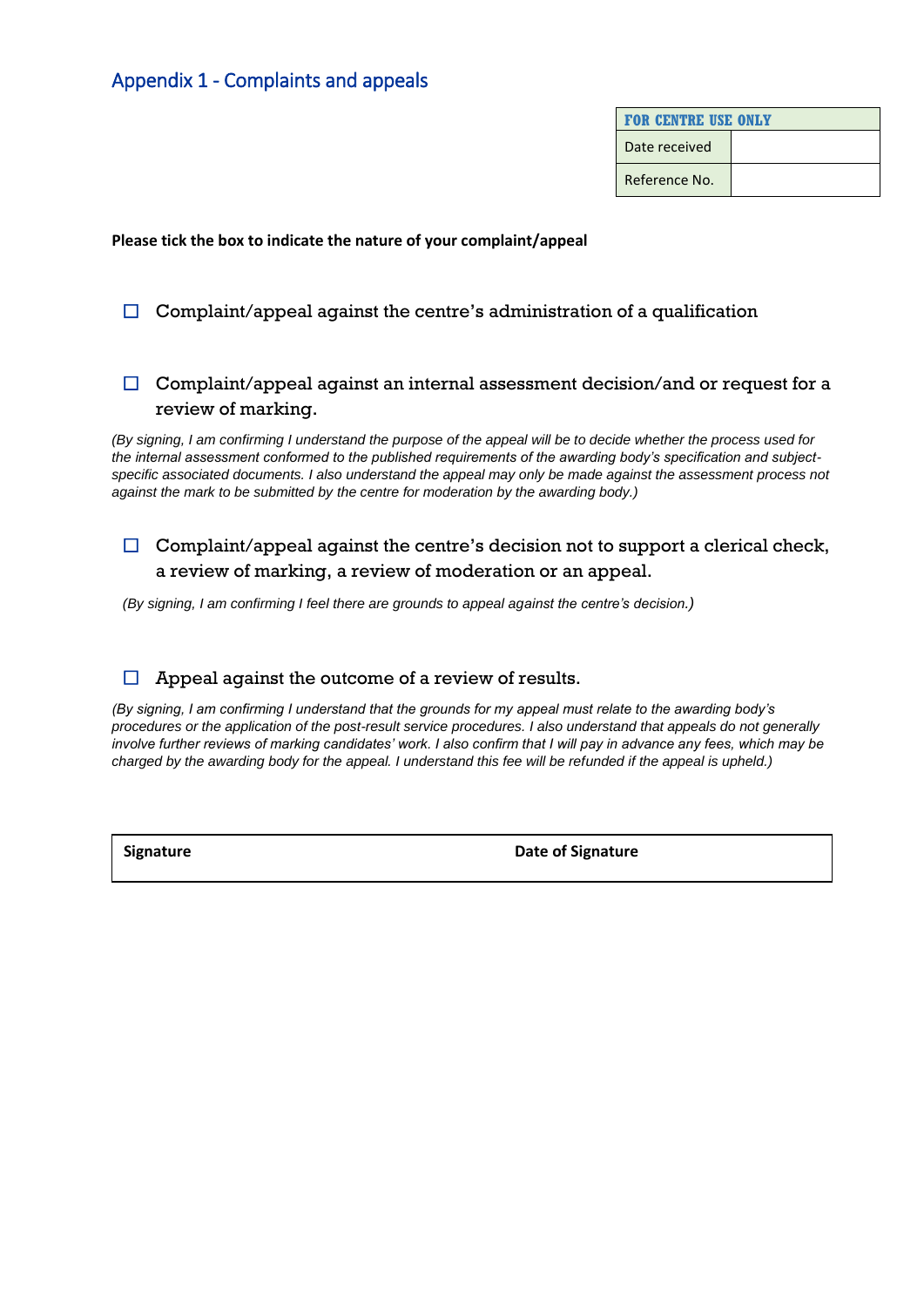# <span id="page-5-0"></span>Appendix 2 – Complaints/Appeals Form

| Name of appellant | <b>Candidate name if</b><br>different to appellant |  |
|-------------------|----------------------------------------------------|--|
| Awarding body     | Exam paper code                                    |  |
| <b>Subject</b>    | Exam paper title                                   |  |

Please state the grounds for your complaint/appeal below: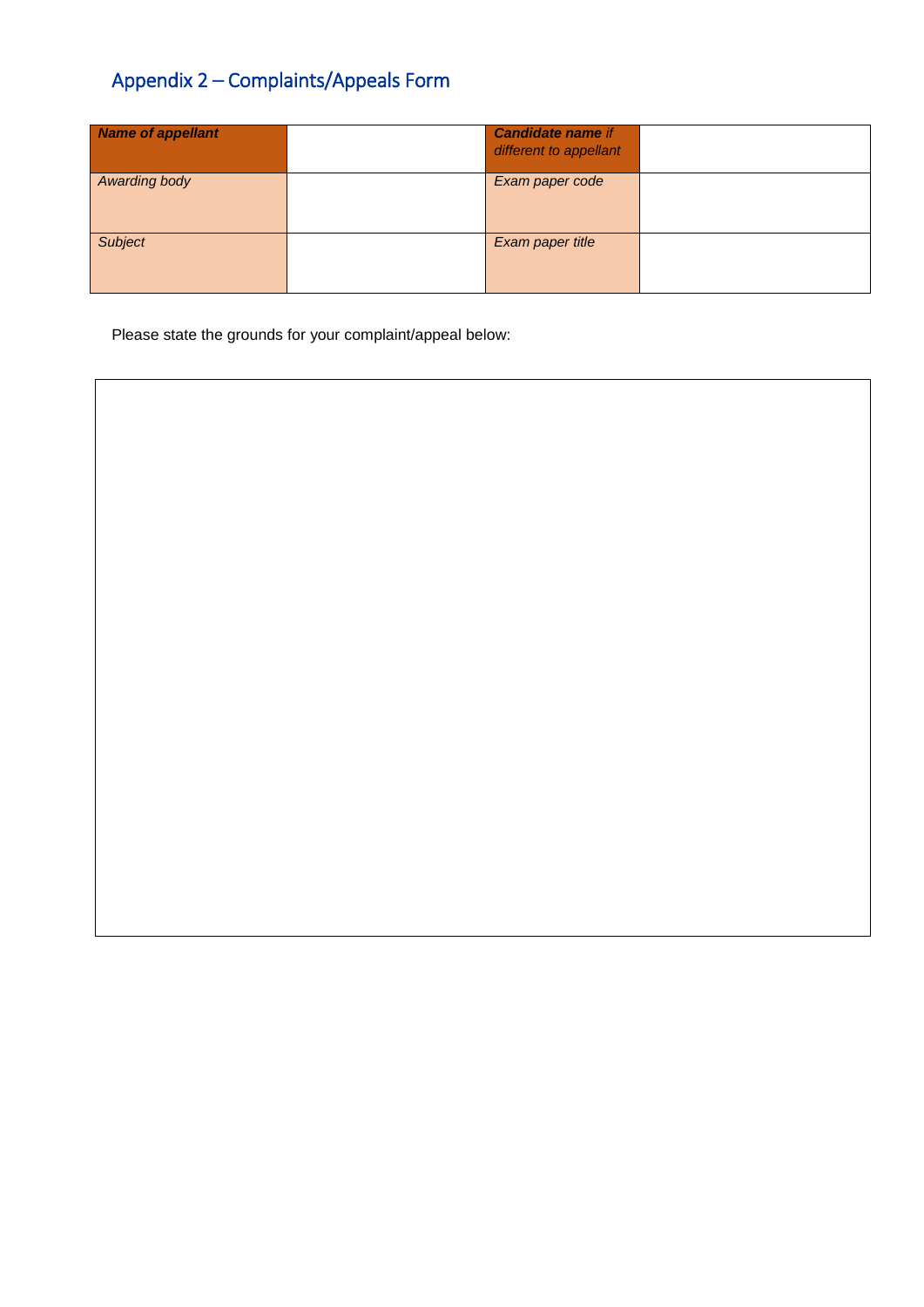### **The internal appeals procedures for this centre have been produced to demonstrate compliance with the publications below.**

JCQ General Regulations for approved centres [http://www.jcq.org.uk/exams](http://www.jcq.org.uk/exams-office/generalregulations)[office/generalregulations](http://www.jcq.org.uk/exams-office/generalregulations)

### **Controlled Assessments, Coursework and Portfolios of Evidence**

#### **5.8 The centre agrees to**

have in place, and available for inspection purposes, a written internal appeals procedure relating to internal assessment decisions and to ensure that details of this procedure are made widely available and accessible to all candidates; (A centre may place its internal appeals procedure on the school/college website or alternatively, the document may be made available to candidates upon request.)

### **Post-Results Services and Appeals**

#### **5.14 The centre agrees to**

have available for inspection purposes and draw to the attention of candidates and their parents/carers, a written internal appeals procedure to manage disputes when a candidate disagrees with a centre decision not to support a review of results or an appeal; (A centre may place its internal appeals procedure on the school/college website or alternatively the document may be made available to candidates upon request.)

#### **JCQ Post-results services**

#### **<http://www.jcq.org.uk/exams-office/post-results-services>**

#### **6.4 Submission of requests**

Centres must have in place a published formal appeals procedure for use in cases where centres and candidates, or their parents/carers, cannot agree as to whether a review of results should be submitted. The formal appeals procedure must be made widely available. Centres must therefore draw the appeals procedure to the attention of candidates and their parents/carers. In deciding whether to support a review of results, centres should take account of all relevant factors and afford candidates or their parents/carers a reasonable opportunity to express their views. **Awarding bodies can only enter into discussions over reviews of results with centres and private candidates.**

#### **7. Appeals**

Centres must have in place a published formal appeals procedure for use in cases where centres and candidates, or their parents/carers, cannot agree as to whether an appeal should be submitted to the relevant awarding body. The formal appeals procedure must be made widely available. Centres must therefore draw the appeals procedure to the attention of candidates and their parents/carers. In deciding whether to support an appeal, centres should take account of all relevant factors and afford candidates or their parents/carers a reasonable opportunity to express their views. Awarding bodies can only enter into discussions over appeals with centres and private candidates.

Centres should also refer to awarding bodies' websites for further information as awarding bodies may offer additional post-results services.